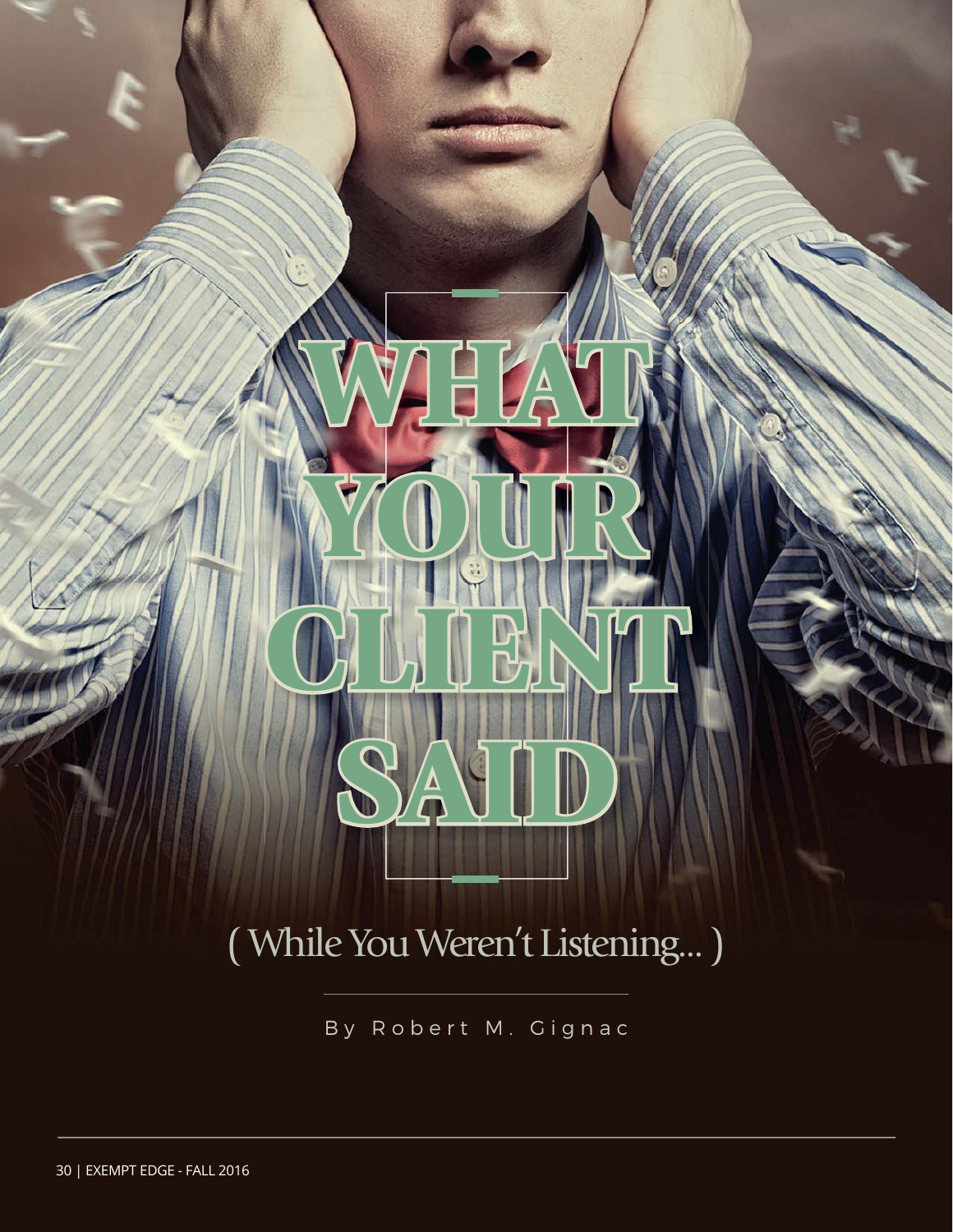I was speaking to a large group of financial professionals recently and during the Q&A afterwards, I was asked the following question: "What do you think the biggest issue coming down the track toward our industry is?"

Wow. I was hoping for an easy question.

After reaffirming to the audience that I am not a financial professional and never have been, I said "This just might be the biggest challenge that you're going to face…" With that I picked my iPhone off the podium (I was using it as a timer…), pressed menu, then music, then 'play' and held the phone up to my lapel microphone to catch the first dozen seconds of Meghan Trainor's song *Lips are Movin:*

If your lips are moving, If your lips are moving,

If your lips are moving, Then you're lyin', lyin' lyin'

Admittedly, it's catchier with the music than on the printed page. I could tell from the looks I was receiving, that they weren't sure what to make of it. In fact, one agitated advisor asked "Do you think we're lying to our clients?" "Not at all," I replied, followed by "but my fear for you is that you're going to hear this refrain a lot soon. Why? Because the media and the banks are telling everyone who'll listen – including your clients - that's what Financial Advisors have been doing for a long time. The CRM2 compliant statements which will start hitting mailboxes later this year are likely to generate some interesting conversations."

I know what you're thinking, "But Robert, I had this conversation with my client; we talked about fees, costs, MERs, transactions, trailers, and commissions." I'm sure you did. There are two parts to an excellent conversation – the 'telling' and the 'understanding.' I'm sure you did a great job on the 'telling,' but in 90% of the cases I've encountered, when a client is confused or angry it's because, although you thought you were crystal clear in the communication, the client was left feeling like the algae filled pool at the 2016 Rio Olympics – which is to say – not crystal clear.

**There are two parts to an excellent conversation – the 'telling' and the 'understanding.'** 

Yes, as a client, we've heard you use terms like MER (Management Expense Ratio), DSC (Deferred Sales Charge) and perhaps even Front End Load (payment of fees/commissions at time of purchase), Back End Load (payment of fees at time of sale), or No Load (zero fees/commissions to buy or sell). What did any of that mean to us? Very little. Why? We are not financial professionals, we don't want to be, and that's why we turn to you. If the conversation turned to "What is this going to cost me?" at all, the response was often, "Nothing. You don't have to write me a cheque. The investment company pays me." I know, I know – that's not it.

The media have been talking about CRM2 as "the looming crisis for the Canadian financial services industry." But isn't it interesting that in Chinese the word "crisis" is a combination of two symbols: 1) Danger, and 2) Opportunity. Let's start with the danger scenario. Here's a scene that might play out in financial advisor offices across Canada in the not too distant future. A client will have booked a meeting, arrived at their agreed upon time and when shown to the office may walk right past an extended handshake attempt holding their first CRM2 compliant statement. There might be large yellow highlighted area on that page and in the middle will be something similar to *"Your Cost/Fee for Service Was:"* followed by a number, likely with a comma in it.

The conversation opens with, "My best friend/neighbor/idiot brother-in-law was right. I had no idea this is what it's costing me to work with you! Give me one good reason why I shouldn't just go to the bank now, because it's *free* there!" Ok, stop laughing, I know it's not free at the bank, so do you – but you are now about to have a very important conversation with a potentially irate client (who you may have had for a long time…) and I want it to go well – not just for you – but for your client too. Remember, I've never been you, the financial professional; I've only ever been the client.

I believe that financial professionals in Canada today are faced with an incredible opportunity. The CRM2 opportunity exists because for the first time you will be able to show the value that you deliver for your clients against a number they've never seen before. In any transaction value is delivered when the client's perception of the value received exceeds the expectation.

This is where the 'opportunity' lies.

I believe it is the conversation that happens next that is key. You'll need to reduce the confusion and potentially diffuse some anger. You get to educate the client. Can they move to the bank? Sure. But it's not free there either, and you need to explain that. Is it cheaper there? Maybe. Your role is to help them understand that if the yellow highlighted area contains a value of  $-$  say \$3,500.00